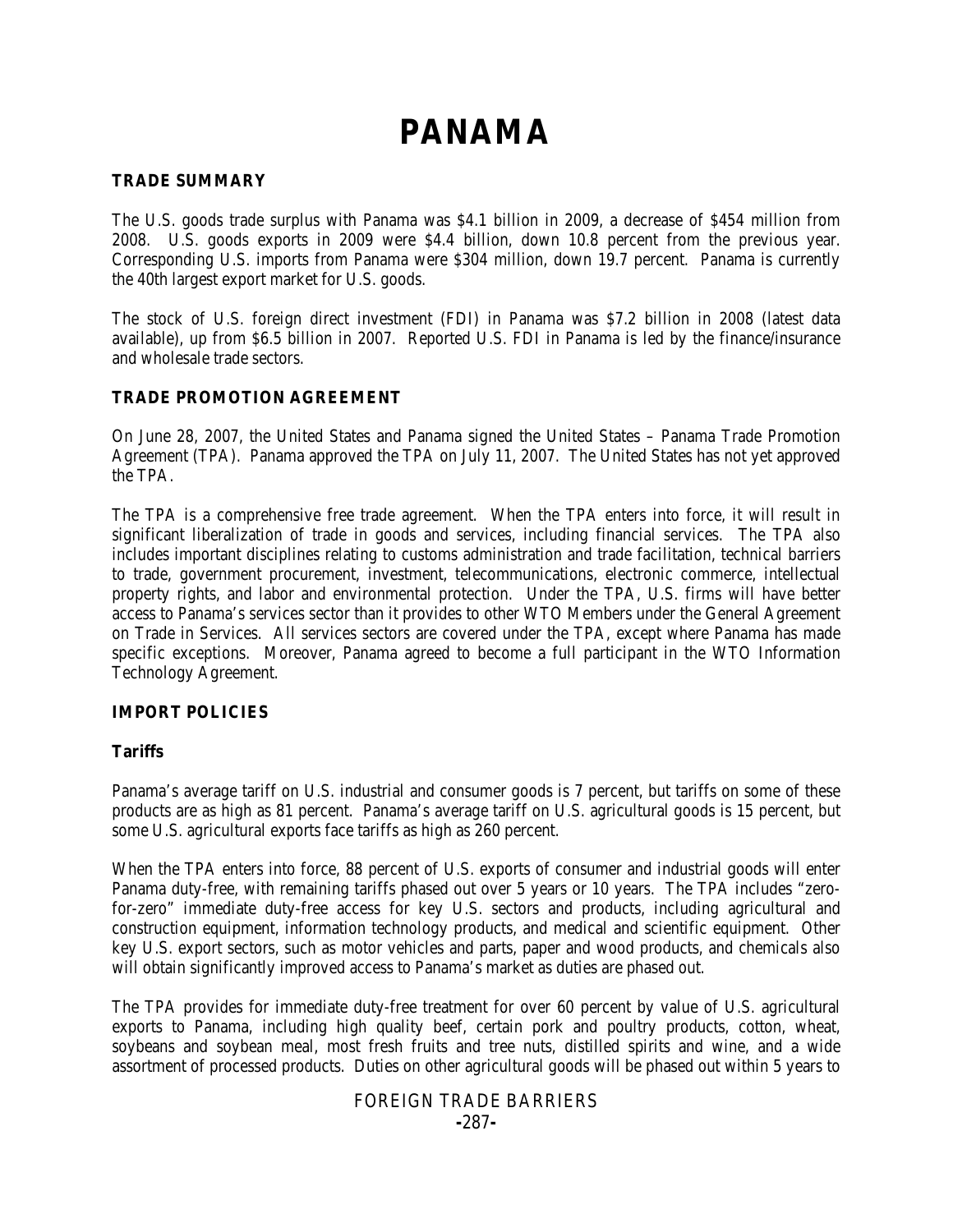12 years and on the most sensitive products within 15 years to 20 years. The TPA also provides for expanded market access opportunities through tariff-rate quotas (TRQs) for agricultural products such as pork, chicken leg quarters, dairy products, corn, rice, refined corn oil, dried beans, frozen French fries, and tomato products. These TROs will permit immediate duty-free access for specified quantities that will increase as over-quota duties are phased out over the course of the implementation period.

Apparel products made in Panama will be duty-free under the TPA if they use U.S. or Panamanian fabric and yarn. Strong customs cooperation commitments between the United States and Panama under the TPA will allow for verification of claims of origin or preferential treatment, and denial of preferential treatment or entry if claims cannot be verified.

## **Nontariff Measures**

In addition to tariffs, all imports into Panama, except for foods and feeds, are subject to a 5 percent transfer tax levied both on the cost, insurance, and freight value, as well as on import duties and other handling charges. Pharmaceuticals, foods, school supplies, goods that will be re-exported, and all products related to transactions occurring in any free zone are exempt from the transfer tax. Importing entities are required to hold a commercial or industrial license to operate in Panama in order to import manufactured goods into the country without an import license. The commercial or industrial license may be obtained through Panama's online business registration service (http:/[/www.panamaemprende.gob.pa\)](http://www.panamaemprende.gob.pa/). Importing entities holding a license are not required to have a separate import license, with the exception of imports of certain controlled products such as weapons, medicine, pharmaceutical products, and certain chemicals.

# **GOVERNMENT PROCUREMENT**

Panamanian Law 22 of 2006 regulates government procurement and other related issues. Law 22 was intended to streamline and modernize Panama's contracting system. It requires publication of all proposed government purchases. Law 22 also established PanamaCompra, an Internet-based procurement system (http:/[/www.panamacompra.gob.pa\)](http://www.panamacompra.gob.pa/) through which the government of Panama evaluates proposals and monitors the procurement process and holds consultations for public bids, including technical specifications and tender documents. PanamaCompra has been the forum for almost 275,000 contracts valued at over \$3 billion during the three years it has been open. While Panama committed to become a party to the WTO Government Procurement Agreement at the time it joined the WTO, it remains an observer and, to date, it has not followed through on this commitment.

The Panamanian government has generally handled procurement in a transparent manner, although occasionally U.S. companies have complained that certain required procedures have not been followed. The government of Panama announced approximately \$100 million in procurement through the use of sole-source contracts between July 1 and September 25, 2009, which the government justified on grounds of "urgency." However, the appropriateness of this justification is questionable since the procurements included expansion of the coastal highway (\$55 million) and purchase of a Presidential airplane (\$22 million). Panama has an administrative court to handle all public contracting disputes. The rulings of this administrative court are subject to review by Panama's Supreme Court.

When the TPA enters into force, it will require Panama's procuring entities to use fair and transparent procurement procedures, including advance notice of purchases and timely and effective bid review procedures, for procurement covered by the TPA. U.S. suppliers will be permitted to bid on procurement above certain thresholds of most Panamanian government entities, including key ministries and state-

# FOREIGN TRADE BARRIERS **-**288**-**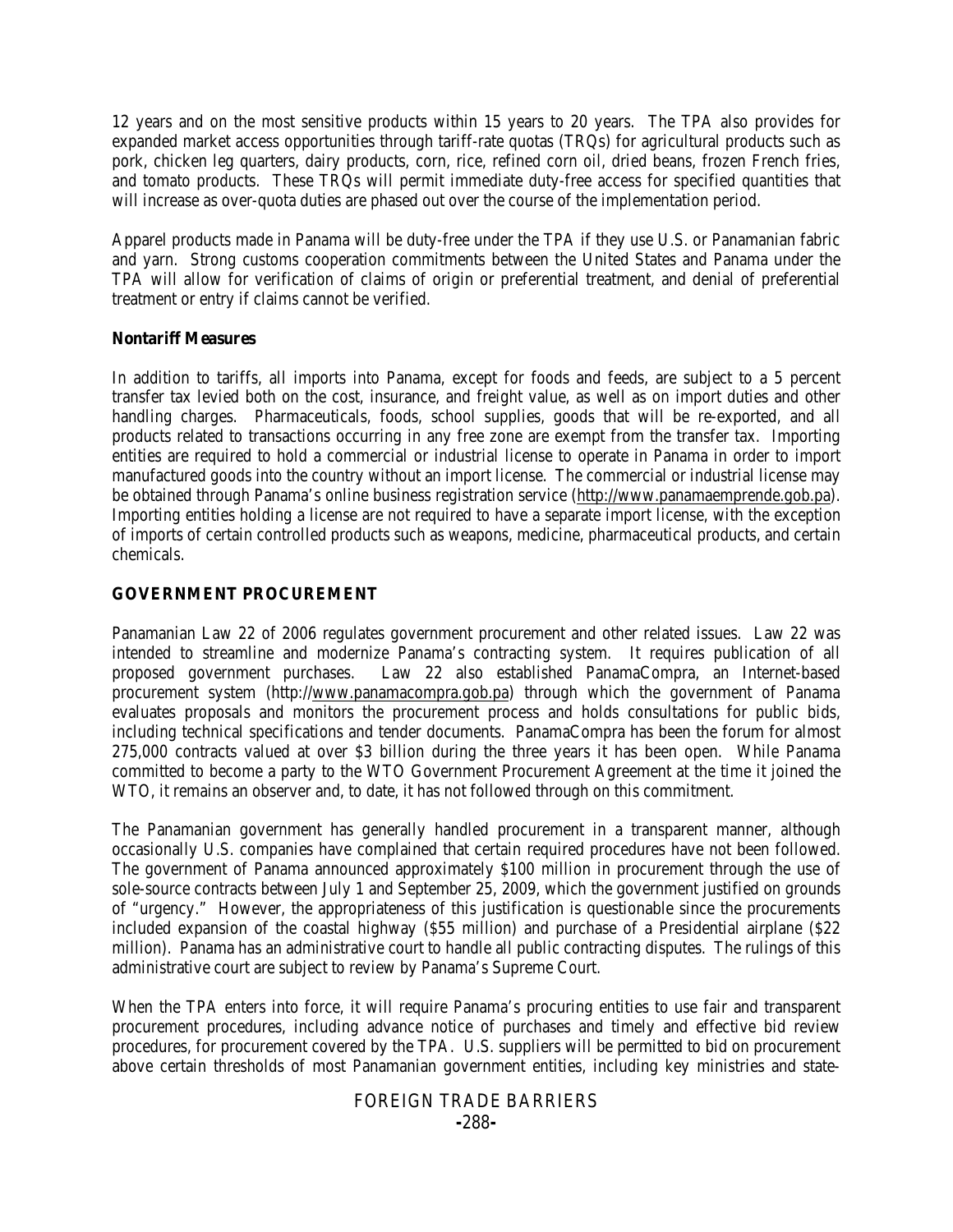owned enterprises, on the same basis as Panamanian suppliers. In particular, U.S. suppliers will be permitted to bid on procurement by the Panama Canal Authority. Disputes relating to Panama Canal Authority procurement will continue to be addressed through the authority's existing procedures. The TPA would also help to the strengthen rule of law and fight corruption by requiring Panama to ensure under its domestic law that bribery in matters affecting trade and investment, including in government procurement, is treated as a criminal offense or is subject to comparable penalties.

# **EXPORT SUBSIDIES**

Any company may import raw materials or semi-processed goods into Panama duty-free for export production, except for sensitive agricultural products, such as rice, dairy, pork, poultry, corn, and tomato products, or at a duty of 3 percent for domestic consumption or processing (pending certification that there is no national production). Companies are allowed a tax deduction of up to 100 percent of their profits from export operations through 2015, as provided in Law 11 of 2008.

Under Panama's Tax Credit Certificates (CAT) program, which provides tax credits to firms producing certain nontraditional agricultural exports, exporters received CATs equal to 5 percent of the good's national value added for exports made in 2009. The certificates were transferable and could be used to pay tax obligations to the government, or they could be sold in secondary markets at a discount.

In late December 2009, Panama's National Assembly passed Law 82 of 2009, which creates a Certificate of Promotion of Agricultural Exports (CEFA) program. The CEFA program will give incentives to agricultural exporters to reduce packing and transportation costs for specified nontraditional agricultural products. The CEFA replaces the CAT program, and is expected to provide similar benefits. The government of Panama is still developing implementing procedures for the CEFA program.

A number of export industries, such as tourism, and special economic areas, such as free trade zones, are exempt from paying certain types of taxes and import duties. The government of Panama established this policy to attract foreign investment, especially in economically depressed regions, such as the city of Colon. Companies that benefit from these exemptions are not eligible to benefit from the CEFA program for their exports.

Companies operating in any of Panama's 15 export processing zones (EPZs) may import inputs duty-free, if products assembled in the zones are to be exported. The government also provides other tax incentives to EPZ companies. Under the TPA, Panama may not adopt new duty waivers or expand existing duty waivers conditioned on the fulfillment of a performance requirement (*e.g.*, the export of a given level or percentage of goods or the use of domestic content in the production of goods). The TPA provides that Panama may maintain existing measures that are inconsistent with this obligation through 2009, provided that it maintains the measures in accordance with its obligations under the WTO Agreement on Subsidies and Countervailing Measures.

# **INTELLECTUAL PROPERTY RIGHTS (IPR) PROTECTION**

The government of Panama is making efforts to strengthen the enforcement of IPR in Panama. Since 1997, two district courts and one superior tribunal have been exclusively adjudicating anti-trust, patent, trademark, and copyright cases. The Panamanian government reports that, in 2009, there were 185 convictions for IPR-related violations, and it seized over \$17 million of illicit goods. However, given Panama's role as a transshipment point, U.S. industry remains concerned that Panama may become an important hub in the regional and global trade in pirated and counterfeit goods. Piracy is a significant

## FOREIGN TRADE BARRIERS **-**289**-**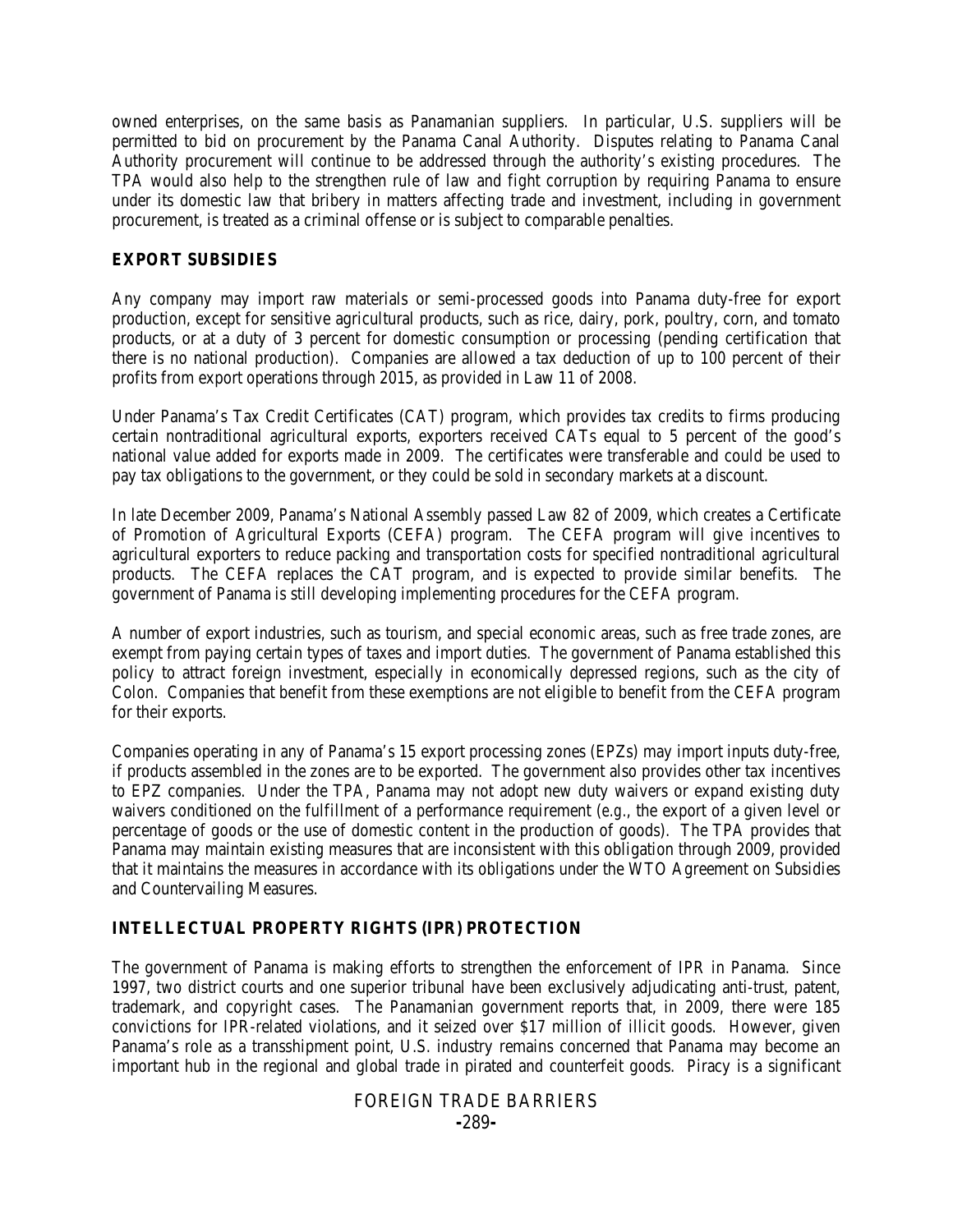problem in Panama, and the incidence of Internet piracy has quickly emerged. For example, the unauthorized downloading from the Internet is often the source of pirated optical discs of films distributed by street vendors.

The TPA would provide for improved standards for the protection and enforcement of a broad range of IPR, including protections for patents, trademarks, undisclosed test and other data submitted to obtain marketing approval for pharmaceuticals and agricultural chemicals, and digital copyrighted products such as software, music, text, and videos; and further deterrence of piracy and counterfeiting.

# **SERVICES BARRIERS**

Under the TPA, Panama will accord U.S. services suppliers substantial access to its services market, including financial services. Panama agreed to provide improved access in sectors like express delivery, and to grant new access in certain professional services that previously had been reserved exclusively to Panamanian nationals. Panama also agreed that portfolio managers in the United States would be able to provide portfolio management services to both mutual funds and pension funds in Panama. Under the TPA, U.S. insurance suppliers will be permitted to operate as a branch or a subsidiary.

# **INVESTMENT BARRIERS**

Panama maintains an open investment regime and is generally receptive to foreign investment. However, recent actions taken by government of Panama to modify the terms of public concessions have contributed to an impression that the protection of an investment is less than in past years.

The U.S. Government has received numerous property dispute complaints from U.S. investors. Many of these complaints appear to stem from the general lack of titled land in Panama, along with inadequate government administration of the property system and a weak judiciary. Panama enacted Law 80 of 2009, which attempts to address the lack of titled land in certain parts of the country; however, it does not cure deficiencies in government administration or the judicial system.

The United States – Panama Bilateral Investment Treaty (BIT) entered into force in 1991 (with additional amendments in 2001). The BIT ensures that, with some exceptions, U.S. investors receive fair, equitable, and nondiscriminatory treatment, and that both Parties abide by international law standards, such as for expropriation and compensation and free transfers. Under the TPA, the dispute settlement mechanisms of the BIT would be suspended in most respects. Investors will continue to have important investment rights and protections under the investment provisions of the TPA.

Under the TPA, U.S. investors operating in Panama will continue to have a secure and predictable legal framework. Under the TPA, all forms of investment will be protected, including enterprises, debt, concessions, contracts, and intellectual property. U.S. investors will enjoy, in almost all circumstances, the right to establish, acquire, and operate investments in Panama on an equal footing with local investors. Among the rights that will be afforded to U.S. investors are due process protections and the right to receive fair market value for property in the event of an expropriation. Investor rights will be protected under the TPA by a procedure for dispute settlement that is impartial and transparent. In particular, Panama agreed to eliminate certain measures that restrict investment in retail trade to Panamanian nationals.

# FOREIGN TRADE BARRIERS **-**290**-**